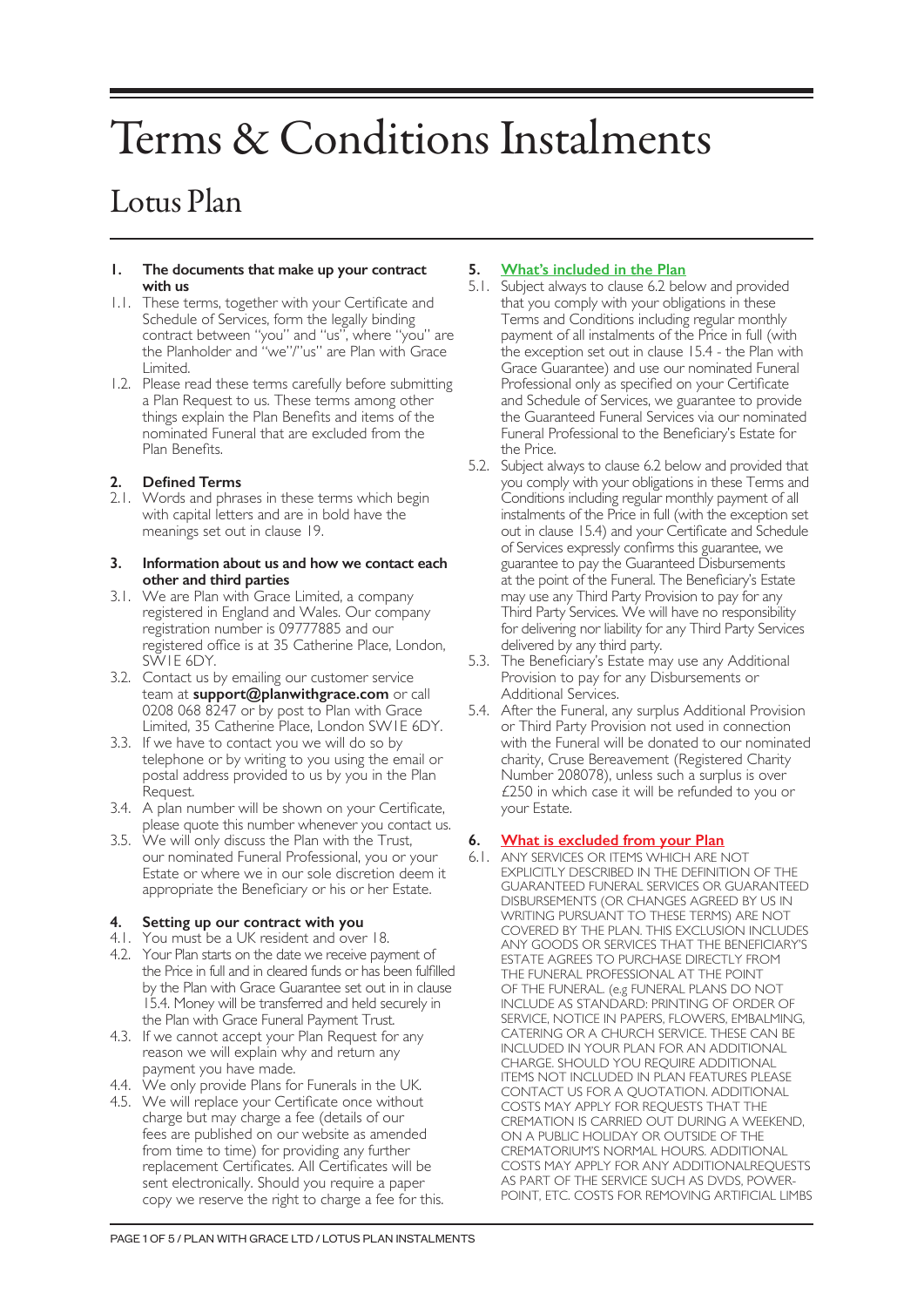AND MECHANISMS SUCH AS PACEMAKERS ARE NOT INCLUDED. SHOULD THE DECEASED REQUIRE A COFFIN LARGER THAN 6' 2" X 22" (1.66M X 58.5CM) AN ADDITIONAL CHARGE WOULD BE MADE AT THE TIME OF NEED. WHERE BARIATRIC (OBESE) FACTORS ARE PRESENT, CAUSING ADDITIONAL OR UNUSUAL REQUIREMENTS, PLAN WITH GRACE RESERVE THE RIGHT TO EITHER DECLINE OR WITHDRAW OUR SERVICES AT ANY TIME, AND/OR MAKE ADDITIONAL CHARGES WHERE THESE BECOME NECESSARY. PLEASE NOTE THAT IN EXTREME BARIATRIC CASES, A CREMATION MAY NOT BE POSSIBLE) WE WILL ALSO NOT BE LIABLE FOR ANY COSTS OR EXPENSES INCURRED AS A RESULT OF YOU OR THE BENEFICIARY'S ESTATE INSTRUCTING ANY FUNERAL PROFESSIONAL OTHER THAN OUR NOMINATED FUNERAL PROFESSIONAL TO PROVIDE ANY SERVICES. IF, FOR ANY REASON, WE HAVE NOT PROVIDED DETAILS OF OUR NOMINATED FUNERAL PROFESSIONAL, YOU OR THE BENEFICIARY'S ESTATE MUST OBTAIN OUR PRIOR APPROVAL BEFORE APPOINTING ANY FUNERAL PROFESSIONAL OR CREMATION FIRM.

- 6.2. IF YOU CHOOSE OR NOMINATE A FUNERAL PROFESSIONAL WHO IS NOT OUR NOMINATED FUNERAL PROFESSIONAL OR OTHERWISE APPROVED BY US THEN, IN THE EVENT THAT SUCH FUNERAL PROFESSIONAL CEASES TO TRADE OR BECOMES INSOLVENT IN ANY WAY AFTER THE DATE THIS PLAN IS ENTERED INTO, THEN:
	- 6.2.1. THE GUARANTEES DESCRIBED IN CLAUSES 5.1 AND 5.2 SHALL CEASE TO APPLY;
	- 6.2.2. WE WILL USE ALL REASONABLE ENDEAVOURS TO PROCURE A REPLACEMENT FUNERAL PROFESSIONAL WHO WILL HONOUR SUCH GUARANTEES;
	- 6.2.3. WE HOWEVER RESERVE THE RIGHT TO MAKE A FURTHER REASONABLE CHARGE IN ORDER TO PROVIDE THE GUARANTEED FUNERAL SERVICES AND ANY GUARANTEED DISBURSEMENTS.
- 6.3. Save for any Guaranteed Disbursements or any contribution available from any Additional Provision, the amount of any Disbursements that is not stated on the Certificate and Schedule of Services will therefore not be covered by the Plan and must be paid by the Beneficiary's Estate to the Funeral Professional at the time of the Funeral.
- 6.4. Any Funeral Wishes attached to your Plan operate as a guide to the Beneficiary's Estate. They are not the subject of any contractual agreement and it remains the right of the Beneficiary's Estate to determine which, if any, Additional Services it wishes to obtain in respect of the Funeral.
- 6.5. The Plan covers UK only overland transportation of the deceased up to 30 miles from the nearest branch of our nominated Funeral Professional . Where the Beneficiary dies overseas, the cost of transportation to within 30 miles of the nearest branch of your nominated Funeral Professional , including any repatriation, is not covered by the Plan. (We recommend that you have insurance in place, such as travel insurance to cover the costs of repatriation if required. In such cases arrangements would be made to collect you from the airport.) The Funeral Professional may be able to advise and/or arrange repatriation for an additional charge, but neither we nor the Funeral Professional will be under any obligation to do so, and any costs incurred by the Funeral Professional in this respect will be paid by the Beneficiary's Estate directly to the Funeral Professional.
- 6.6. You must notify us immediately of any change of address. If we have to nominate a different Funeral Professional as a result of this then additional charges may apply.
- 6.7. You shall have no right to change our nominated Funeral Professional as set out in your Certificate without our prior written consent. The guarantees that we make in these Terms and Conditions, including those set out in clauses 5.1 and 5.2, shall cease to apply if you or the Beneficiary's Estate decides, without our prior written consent, to use anyone to provide any funeral or cremation services other than our Funeral Professional as set out in the Certificate. If this occurs, we reserve the right to terminate this Plan and refund the Price paid to the date of termination less any Administration Fee, such deductions being to a maximum of £600.

#### **7. How we protect your money until it is needed and our entitlement to investment returns**

- 7.1. In order to ensure that it is protected and secure, the Price (including any Additional Provision and Third Party Provision less our Administration Fee), will be held separately by the Trust until a Funeral Claim Request is received and accepted by us.
- 7.2. No interest or investment returns will be payable to you in respect of any payments received by us or the Trust. In entering into the Plan you give your irrevocable and unconditional consent for us to receive and enjoy absolutely the benefit of all investment income and capital gains on payments made to the Trust.

# **8. Your rights to make changes to the Plan**

8.1. You may request changes to the Plan at any time by either emailing support@planwithgrace.com or by post at Plan with Grace Limited, 35 Catherine Place, London, SW1E 6DY. Upon receipt of this we will consider the requested change(s) and advise you whether any further changes to the Plan are necessary to implement the requested change(s).This includes any increase in the Price which may be required to allow the revised Plan. Once agreed, we will issue you with an amended Certificate and Estate Pack via email reflecting the change(s). If not agreed, the Plan shall continue on its existing terms unless you cancel the Plan in accordance with clause 12 below. We reserve the right to levy a further fee (details of our fees are published on our website as amended from time to time) to administer any change to your Plan.

#### **9. The Beneficiary's Estate's rights in respect of the Funeral**

- 9.1. Once a completed Funeral Claim Request has been submitted and accepted by us, the Beneficiary's Estate have the following rights in respect of the Funeral:
	- 9.1.1.We will procure that the nominated Funeral Professional delivers the Guaranteed Funeral Services in accordance with the Plan.
	- 9.1.2. The Beneficiary's Estate may request the Funeral Professional to provide Additional Services (which includes amendments to the Guaranteed Funeral Services). The legal agreement in respect of any Additional Services shall be between the Beneficiary's Estate and the Funeral Professional directly.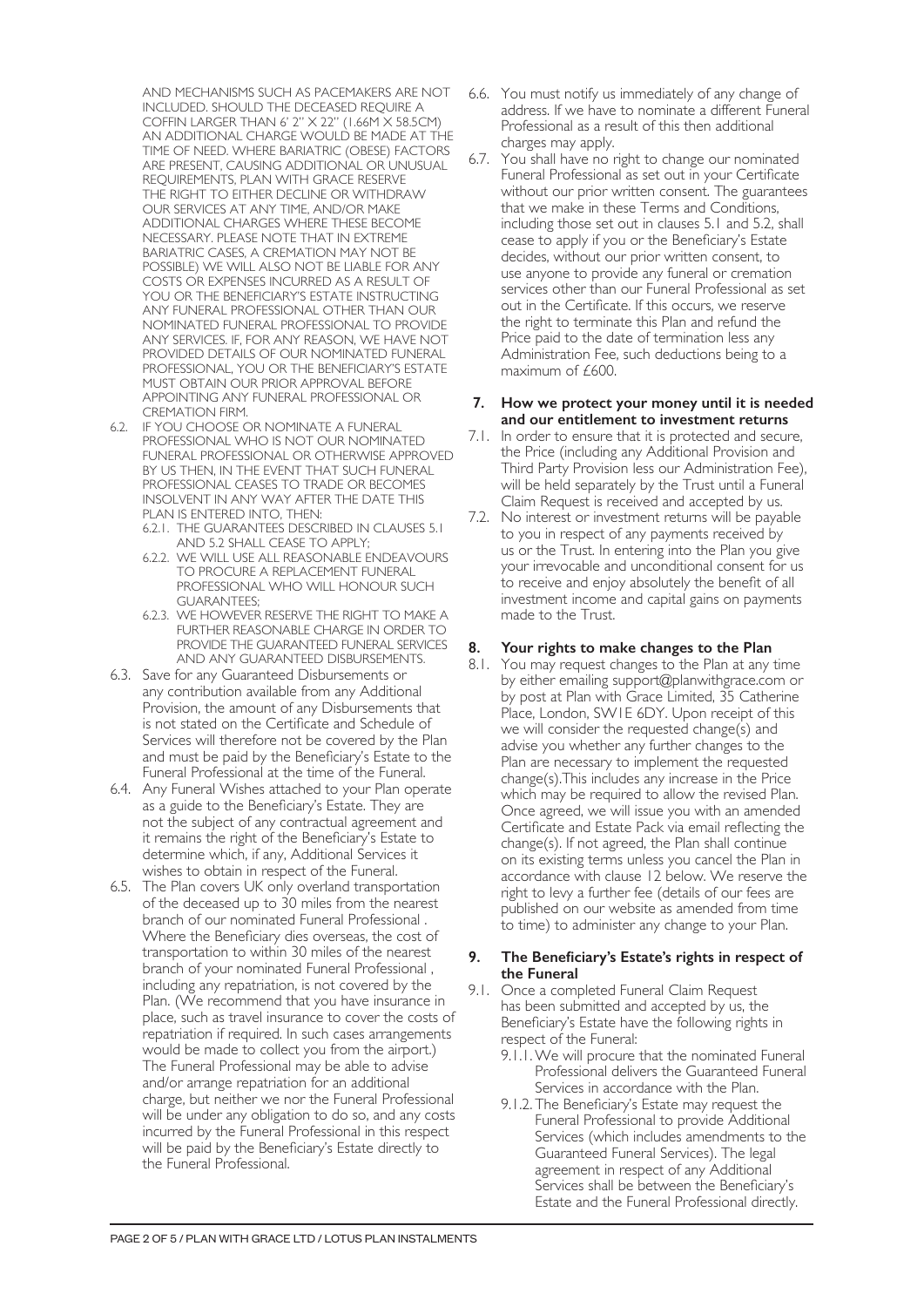9.1.3.We shall apply any Additional Provision or Third Party Provision to discharge any fees payable to the Funeral Professional in respect of any Disbursements which are not within any Guaranteed Disbursements and any Additional Services or the Third Party Services. Where the Additional Provision and Third Party Provision is is less than the additional fees incurred, the Beneficiary's Estate will be responsible for paying the balance to us or as applicable to the Funeral Professional.

# **10. Our rights to make changes**

- 10.1. We may change the Plan to reflect changes in relevant laws and regulatory requirements, such as a change in requirement for number of signatures on the death certificate, or a change in VAT legislation.
- 10.2. We may change the Plan without your consent to implement minor adjustments and improvements.

## **11. Claiming the Plan Benefits**

- 11.1. The Plan Benefits may be claimed by submitting to us or your nominated Funeral Professional a valid Funeral Claim Request, the original Certificate and such other evidence as we may reasonably require such as a certified copy of the death certificate. A Funeral Claim Request is valid if it is completed fully, after the death of the Beneficiary, by the Planholder or the Beneficiary's Estate.
- 11.2. Upon receipt of a valid Funeral Claim Request by us (and other requested documentation) we will provide you with the name and contact details of the Funeral Professional . You or the Beneficiary's Estate may then contact the Funeral Professional directly to discuss the arrangement of the Funeral. Once the Guaranteed Funeral Services and any Additional Services or Third Party Services have been performed, the Trust will issue payment for the Guaranteed Funeral Services, together with any Third Party Provision and any Additional Provision, directly to Funeral Professional.
- 11.3. We will not be liable for delays caused by any event outside of our, or the Funeral Professional's, reasonable control. If, as a result of such an event, there is a risk of delay in any Funeral of greater than 30 days we will notify you or the Beneficiary's Estate and you may end the Plan and receive a refund of all sums paid to us less the Administration Fee.
- 11.4. If the information set out in your Certificate or provided to us, either in the Plan Request or subsequently, changes, you must notify us of those changes as soon as possible by emailing us at support@planwithgrace.com or by post at 35 Catherine Place, London, SW1E 6DY. If you or the Estate do not give us this information within a reasonable time, or you or the Beneficiary's Estate give us incomplete or incorrect information, we may either end the Plan or make an additional charge of a reasonable sum to compensate us for any extra work that is required as a result. We will not be responsible for the late or partial provision of the Funeral if this is caused by you or the Estate not giving us the information we need within a reasonable time of us asking for it.

## **12. Your rights to end the Plan**

- 12.1. You may cancel the Plan at any time by submitting a Cancellation Form to us in accordance with clause 3 or notifying us by phone or by email.
- 12.2. Your rights when you end the Plan will depend on the circumstances:
	- 12.2.1. where any of the following apply, all sums paid will be refunded in full (no Administration Fee apply).
		- 12.2.1.1. you notify us of cancellation of the Plan within 30 days of the Plan starting in accordance with clause 4.1;
		- 12.2.1.2. you have a legal right to end the Plan because of something we have done wrong;
		- 12.2.1.3. we have told you about an upcoming change to the Plan or these terms which you do not agree to;
		- 12.2.1.4. we have told you about an error in the Price or description of the Plan and you do not wish to proceed;
	- 12.2.2. In all other cases where you notify us of cancellation of the Plan, we will refund all sums paid less the Administration Fee.

## **13. Our rights to end the Plan**

- 13.1. We may end the Plan at any time by writing to you if you breach your obligations under these Terms (including failing to make any payment to us when it is due) and you fail to remedy this breach within 30 days of us informing you of the breach.
- 13.2. If we end the Plan in the situations set out in clause 13.1 we will refund any money you have paid in advance for the Plan less the Administration Fee.
- 13.3. If the Beneficiary dies and the Plan is not claimed within 24 months of the date of the Beneficiary's death then we shall become unconditionally and irrevocably entitled absolutely to the Price paid by you (including any Additional Provision and Third Party Provision) and no payment will be made to you or the Beneficiary's Estate. Where we become aware of your, or the Beneficiary's death, we will conduct a reasonable search for you or your Estate. Subject always to the first sentence of this clause 13.3, where you or your Estate are located and you confirm that the Plan Benefits are not required, we will issue a refund to your Estate of all sums paid less the Administration Fee and any costs incurred in finding you or your Estate.

#### **14. Complaints**

- 14.1. If you have any questions or complaints about the Plan or any complaints about the service you receive from Plan with Grace, please contact our customer service team immediately by phone, email or post:
	- Plan with Grace Limited, 35 Catherine Place, London SW1E 6DY
	- Email: support@planwithgrace.com
	- Tel: 020 8068 8247

We'll acknowledge your complaint as soon as possible, and no later than three working days following receipt. We will do our utmost to ensure that it's dealt with as quickly as possible. If the matter is resolved with your agreement within the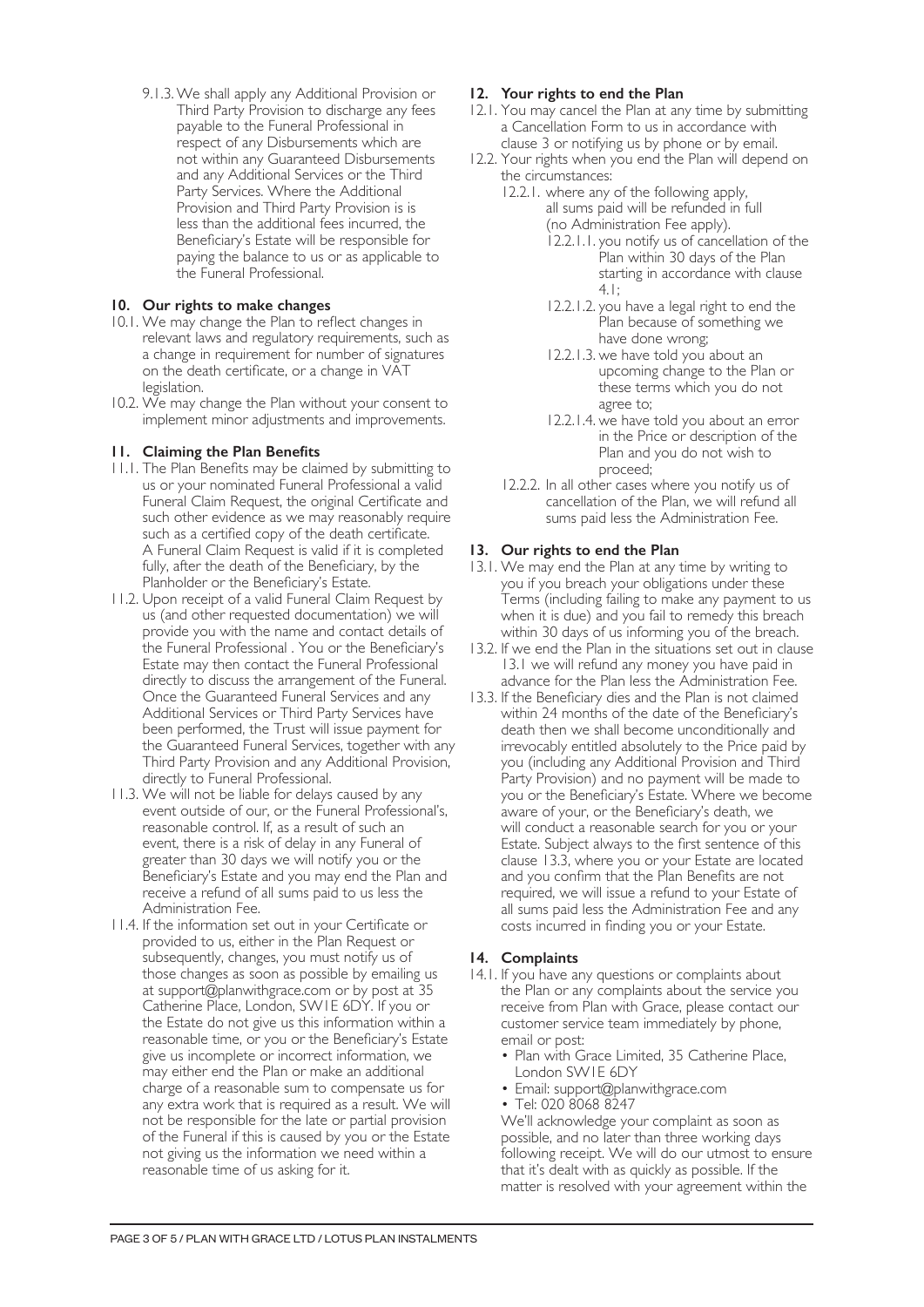timeframe, we will provide a summary resolution communication confirming that the complaint has been resolved. Otherwise, we will investigate the complaint and provide you with our final response as soon as possible thereafter. The firm has a maximum of 8 weeks to investigate the complaint and provide a final response, but we aim to respond much sooner than this wherever possible.

- 14.2 Complaints regarding the services provided by the Funeral Professional should be directed to the applicable Funeral Professional in the first instance with a copy of the complaint also sent to us at: Plan with Grace Limited, 35 Catherine Place, London SW1E 6DY and/or email us on support@planwithgrace.com. If the Funeral Professional does not resolve your complaint to your satisfaction please contact our customer service team detailed in clause 14.1. If we cannot resolve your complaint you may then refer it to the Funeral Planning Authority on 0345 601 9619 or email Info@funeralplanningauthority.co.uk. We are a Registered Provider of Funeral Plans and comply with the Rules and Code of Practice of the Funeral Planning Authority: www.funeralplanningauthority.co.uk.
- 14.3. We are under a legal duty to supply the goods and services included in your Plan in conformity with these terms. Set out below is a summary of your key legal rights in relation to the Plan. Nothing in these terms will affect your legal rights.
	- 14.3.1. For the goods contained in your Plan, the Consumer Rights Act 2015 says goods must be described, fit for purpose and of satisfactory quality.
	- 14.3.2. For the services contained in your Plan, the Consumer Rights Act 2015 says you can ask us to repeat or fix a service if it's not carried out with reasonable care and skill, or get some money back if we can't fix it. The services must also be carried out within a reasonable time.

#### **15. Price and payment**

- 15.1. The Price comprises the cost of the Guaranteed Funeral Services, the Administration Fee and the amount of any Additional Provision and any Third Party Provision.
- 15.2. You undertake to pay the Price by regular monthly instalments over a fixed period on agreed dates, as set out in your Certificate.
- 15.3. The guarantees in this agreement (including those set out in clauses 5.1 and 5.2) are conditional upon your payment of the full Price for the Plan incorporating all the instalment payments
- 15.4. If the Beneficiary has made regular monthly payments for a minimum of 24 months and in the event they die by accident (see clause 15.6), they will benefit from the Plan with Grace Guarantee where the remaining balance will not be required. At the time of the beneficiary's claim, the plan must be paid up to date (the Next of Kin or Representative may choose to pay the remaining instalment balance to fulfill the paid to date balance) or we reserve the right to cancel this plan and return the monies to the Estate less £250 cancellation fee.
- 15.5. If the Beneficiary has not been making regular monthly payments and does not qualify for the Plan with Grace Guarantee and dies prior to payment

of the full Price for the Plan incorporating all the instalment payments then the guarantees in this agreement (including those set out in clauses 5.1 and 5.2) shall cease to apply and we shall pay the Beneficiary's Estate the amount you have paid into the Plan less the Administration Fee, which sum shall be available as a contribution to the Plan Benefits only. If you decide to pay all the instalments early then we may in our absolute discretion offer a reduced overall Price for your Plan taking into account the instalments already paid.

- 15.6. Dying by accident does not include death caused by unprescribed drugs.
- 15.7. The provision of funerals is not currently subject to VAT; however should this change we may add VAT to any relevant sum where it is not already included and this will be payable by you. If you or your Estate do not pay any applicable VAT this may affect our ability to deliver the Plan Benefits.

#### **16. Our responsibility for loss or damage suffered by you**

- 16.1. If we fail to comply with these terms, we are not responsible for any loss or damage that is not foreseeable. We do not in any way exclude or limit our liability for death or personal injury caused by our negligence or fraud or fraudulent misrepresentation.
- 16.2. We only supply plans for domestic and private use. If you use the Plan for any commercial, business or re-sale purpose we will have no liability to you for any loss of profit, loss of business, business interruption, or loss of business opportunity.
- 16.3. Save for the payment of any Additional Provision or Third Party Provision in accordance with these Terms, we will not be liable for any failure by the Funeral Professional in the delivery of any agreed Additional Services or any Third Party Services.

# **17. How we may use your personal information**

17.1 We will only process any personal information that you or the Beneficiary provides to us in accordance with our Privacy Policy: at www.planwithgrace.com

#### **18. Other important terms**

- 18.1. We may transfer our rights and obligations under the Plan to another organisation. We will contact you to let you know if we plan to do this. If you are unhappy with the transfer you may contact us to end the Plan within 30 days of us telling you about it and we will refund you in full any payments you have made.
- 18.2. You may only transfer your rights or your obligations under these terms to another person if we agree to this in writing.
- 18.3. The Plan constitutes the entire agreement between you and us and supersedes and extinguishes all previous agreements, promises, assurances, warranties, representations and understanding between you and us, whether written or oral, relating to its subject matter.
- 18.4. The Plan is between you and us. With the exception of the Beneficiary's Estate, no other person shall have any rights or obligations under it. For example, the Funeral Professional is not a party to the Plan and there is no legal relationship between you and the Funeral Professional in respect of the Guaranteed Funeral Services. The